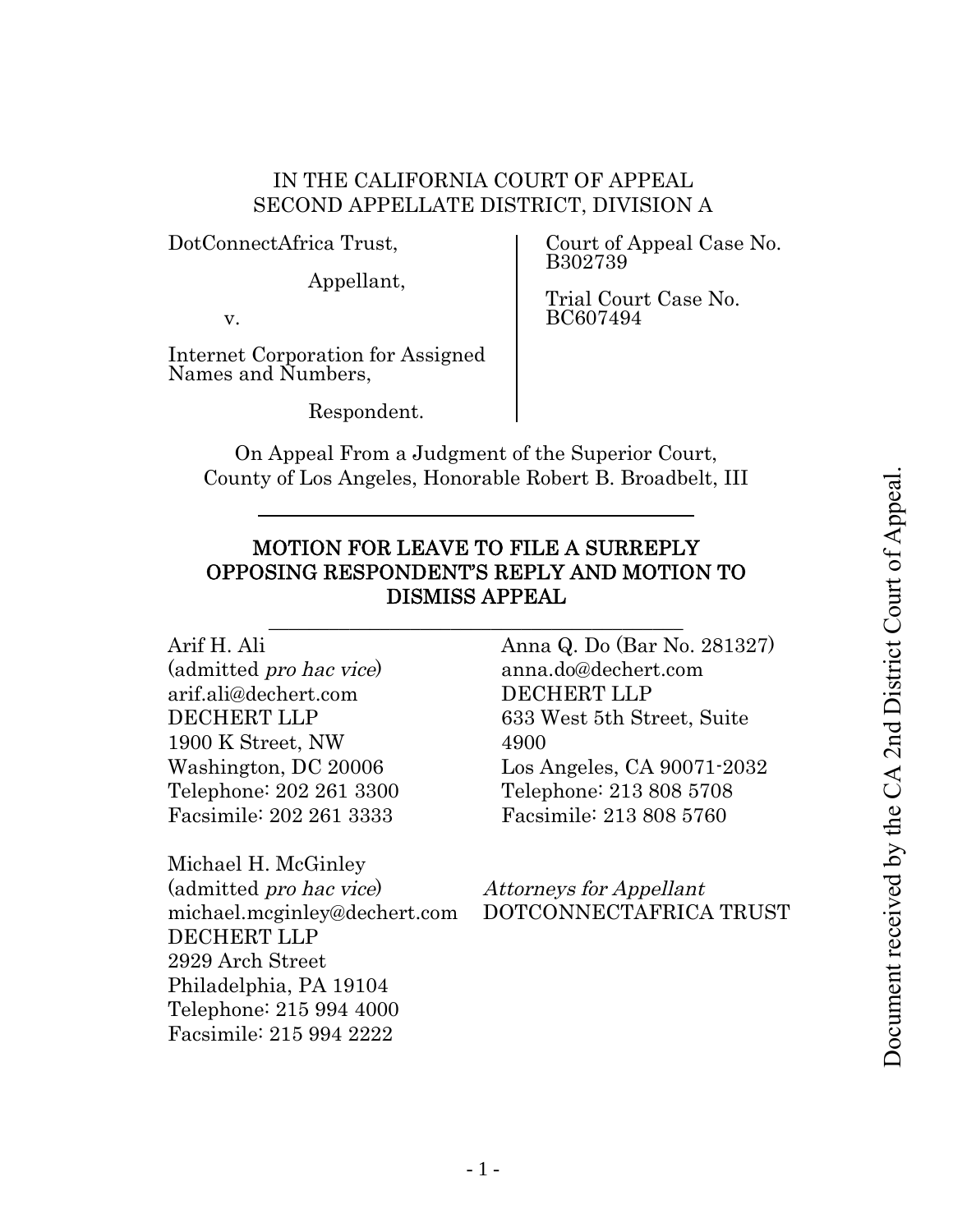## INTRODUCTION

Pursuant to California Rules of Court Rule 8.54, Plaintiff-Appellant DotConnectAfrica Trust ("DCA") respectfully moves this Court for leave to file a surreply brief to respond to new arguments made in Defendant-Respondent Internet Corporation for Assigned Names and Numbers' ("ICANN") reply brief.

On December 3, 2019, DCA filed a timely notice of appeal. On December 20, 2019, ICANN moved to dismiss DCA's appeal in a short motion, containing a mere five pages of argument that lacked any reference to the governing case law from the California Supreme Court's decision in Alan v. American Honda Motor Co. (2007) 40 Cal.4th 894, any cases applying Alan, or any argument as to how the clerk's service satisfied the strict "singledocument" rule set forth in Alan and Rule  $8.104(a)(1)(A)$ .

On December 31, 2019, DCA filed its opposition to ICANN's motion to dismiss, explaining that the clerk's service did not satisfy the single-document rule and thus did not trigger any deadline under Rule 8.104(a)(1)(A). On January 8, 2020, ICANN filed its reply to DCA's opposition, which was the first time that it addressed the many precedents from the California Supreme Court, this court, and other California appellate courts holding that Rule  $8.104(a)(1)(A)$  requires a "single, self-sufficient" document that satisfies all the rule's conditions." (Alan, supra, 40 Cal.4th at pages 902, 903, 905; see also Opposition at 12-25.)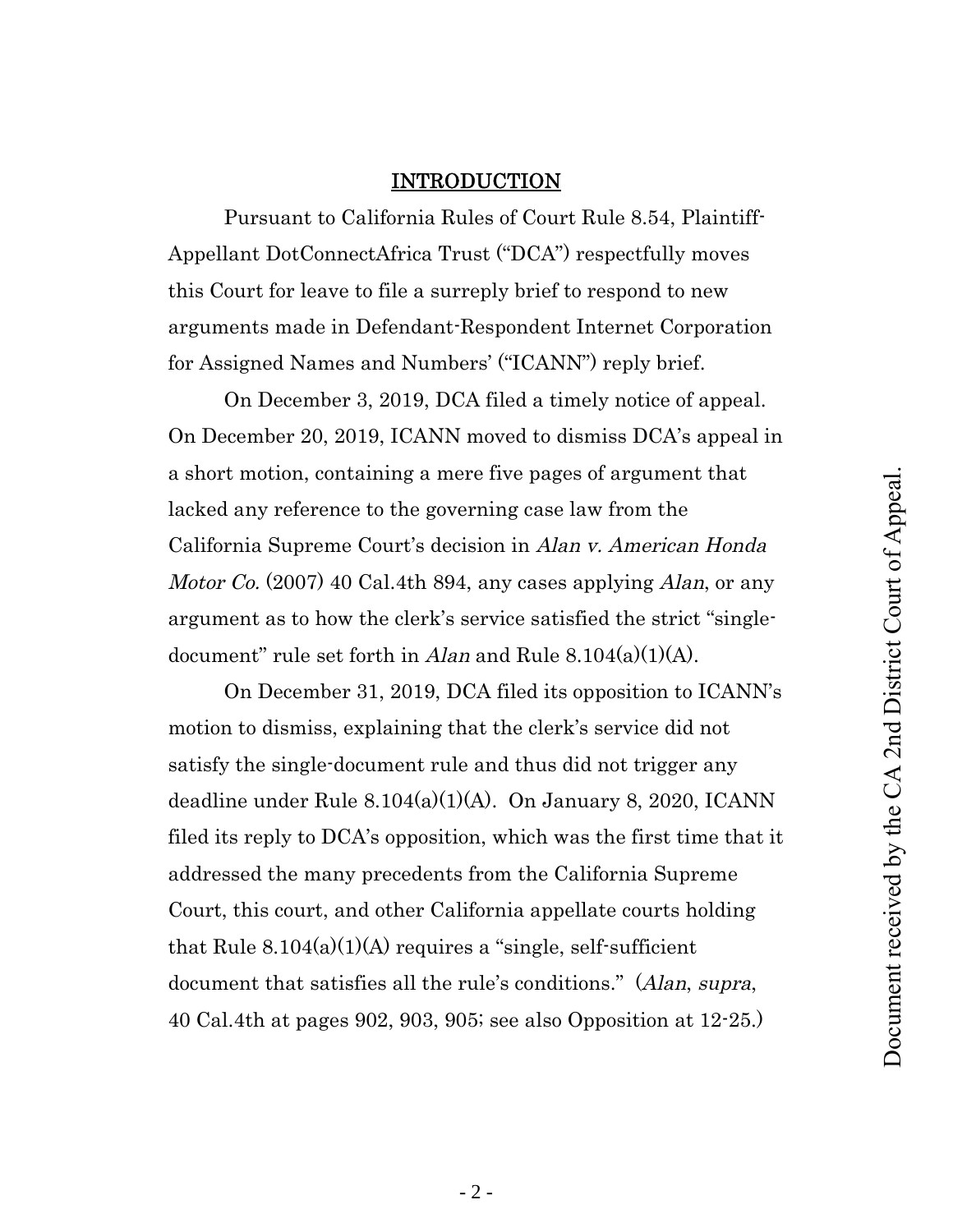Because of the significance of ICANN's motion and its failure to discuss the relevant case law until its reply brief, DCA respectfully requests leave to file a surreply, attached hereto, responding to ICANN's new arguments.

### ARGUMENT

Basic principles of fairness require that a party be given the "opportunity to counter" new arguments made in a reply. (See Am. Drug Stores, Inc. v. Stroh (1992) 10 Cal.App.4th 1446, 1453 [noting that considering new arguments in a reply brief "would deprive the respondent of an opportunity to counter the argument"]; see also Karlsson v. Ford Motor Co. (2006) 140 Cal.App.4th 1202, 1216-1217; Hurley v. Cal. Dep't of Parks & Rec. (2018) 20 Cal.App.5th 634, 648, fn.10, collecting cases.) That fundamental principle is especially strong here because ICANN's motion to dismiss contained no discussion whatsoever of the case law governing the issue raised by its motion: whether the clerk's service of the final judgment triggered a deadline to appeal under Rule  $8.104(a)(1)(A)$ . It thus left DCA to guess at what ICANN's arguments might be on those precedents.

Nowhere in its motion to dismiss did ICANN cite the California Supreme Court's decision in Alan or its progeny, let alone argue that the clerk's service somehow satisfied Rule  $8.104(a)(1)(A)$ 's strict single-document requirement. Instead, ICANN's motion contained a cursory five-page argument that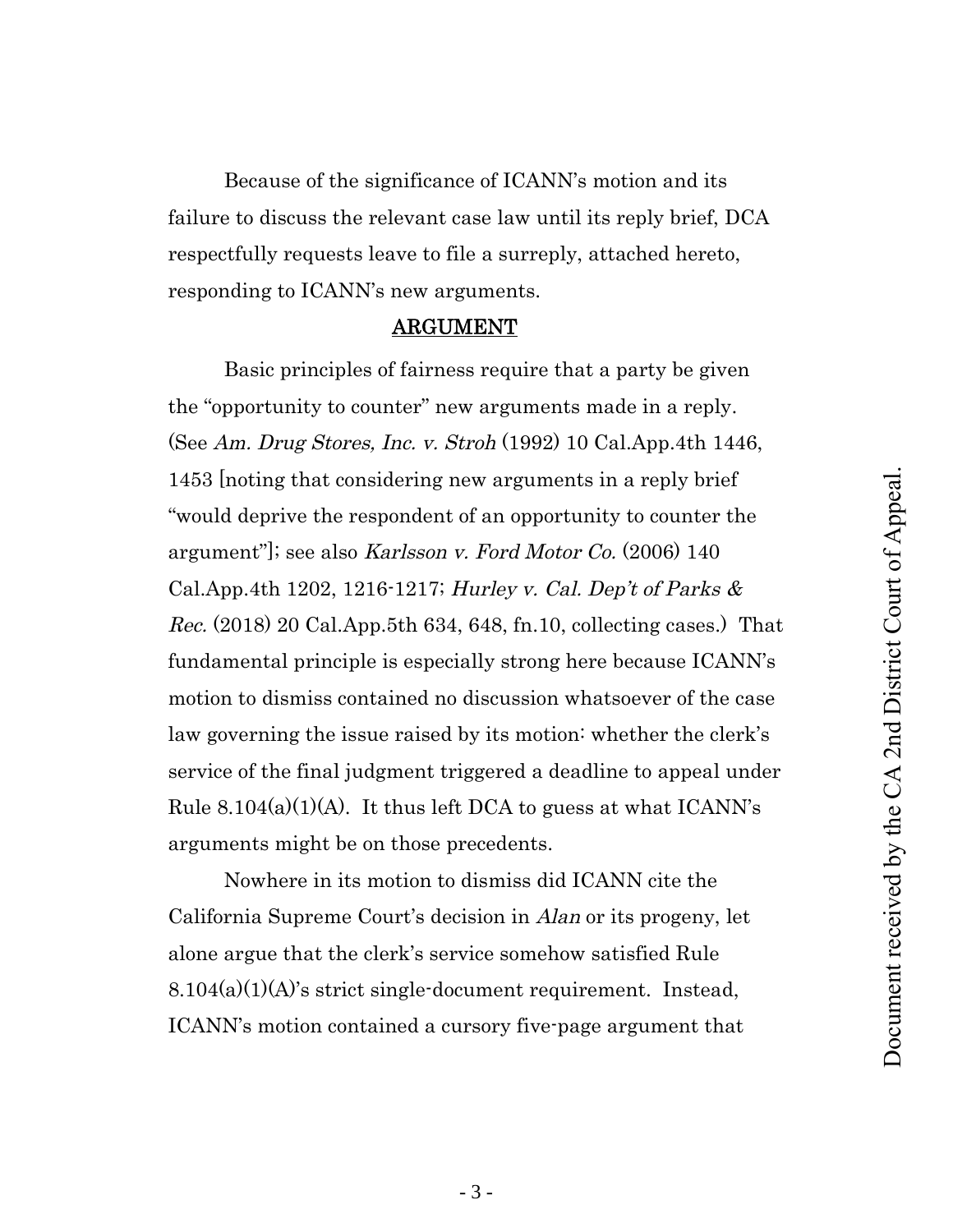devoted a mere paragraph to its bare assertion that the clerk's service satisfied Rule  $8.104(a)(1)(A)$ . Even that paragraph was stark in its brevity: it contained no case citations and flatly asserted that the clerk's service triggered a deadline to appeal because the clerk served "the file-endorsed copies of [the] Statement of Decision and the Final Judgment" and "also served and filed on the docket the Certificate of Mailing reflecting that service." (Motion to Dismiss at 5, emphasis added.)

In response, DCA identified the governing case law and explained how the clerk's service plainly does not satisfy Rule  $8.104(a)(1)(A)$ 's strict requirements under Alan and its progeny. In its reply, ICANN makes several new arguments about the applicability of those precedents to this case. But ICANN's motion to dismiss contained neither those arguments nor any other discussion of the governing case law. DCA thus will have no opportunity to respond to ICANN's late-breaking arguments on this crucial issue and defend its appellate rights without the opportunity to file a surreply.

Though surreplies are rare, "ultimately consideration of [a] sur-reply brief is within the discretion of the court." (Cal. Civ. Ctrm. H'book & Desktop Ref. § 17:24; see also In re Sena (2015) 236 Cal.App.4th 1270, 1273, fn.2 [granting a request to file a supplemental brief. In re Marriage of James M. & Christine J. C. (2008) 158 Cal.App.4th 1261, 1272 & fn.3 [stating that the court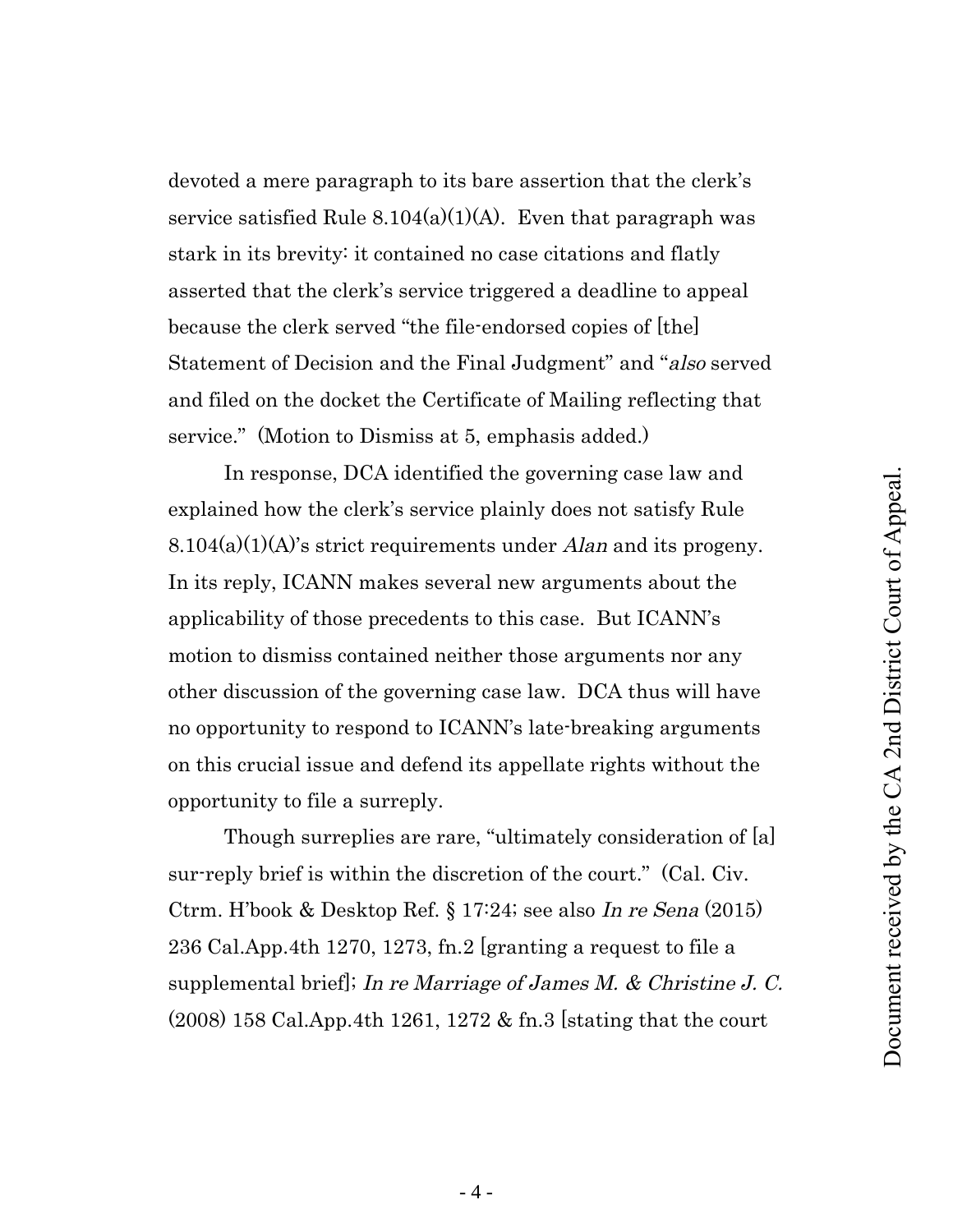invited a respondent to file a supplemental brief responding to "issues not raised in [the appellant's] opening brief," where the new "issues" related to a rule raised by respondent in its opposition brief].) The need for a surreply is especially critical in this context, where ICANN's new arguments are in furtherance of its attempt to dismiss DCA's appeal and deprive DCA of its appellate rights. (See 4 Cal. Jur. 3d Appellate Review § 115 (2019) ["There is a strong public policy in favor of hearing appeals on their merits."], collecting cases; cf. Silva v. See's Candy Shops, Inc. (2016) 7 Cal.App.5th 235, 255 ["Where a remedy as drastic as summary judgment is involved, due process requires a party to be fully advised of the issues to be addressed and be given adequate notice of what facts it must rebut in order to prevail."].) To the extent that the Court will consider ICANN's new arguments and submissions, DCA should have a chance to respond.

### **CONCLUSION**

For the foregoing reasons, DCA respectfully requests that the Court grant DCA leave to file the attached surreply.